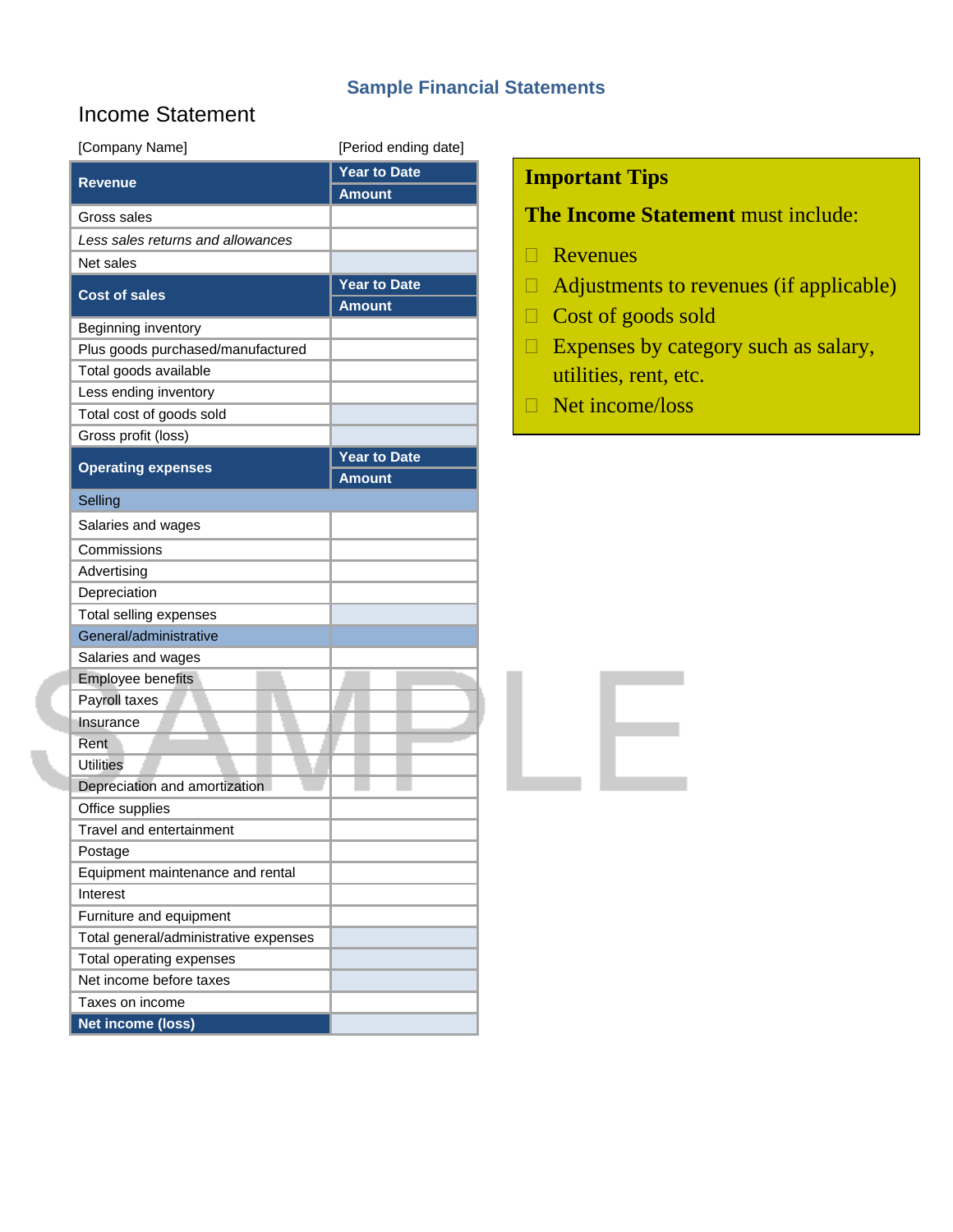# **Sample Financial Statements**  Balance Sheet

### [Date]

### ASSETS

| Accounts receivable |  |
|---------------------|--|
|                     |  |

Temporary investment Temporary investment

Prepaid expenses and a set of the Accrued payroll

Long-term investments and a state of the Mortgage Land **Canadian Communist Communist Communist Communist Communist Communist Communist Communist Communist Communist Communist Communist Communist Communist Communist Communist Communist Communist Communist Communist Communi** Buildings **Total Long-Term Liabilities**  (less accumulated depreciation) **TOTAL LIABILITIES**  Plant and equipment (less accumulated depreciation) **Stockholders' Equity**  Furniture and fixtures **Capital stock** (less accumulated depreciation) Retained earnings

| <b>LIABILITIES</b> |  |
|--------------------|--|
|--------------------|--|

# **Current Assets Current Liabilities** Cash **Cash Accounts payable** Short-term notes (less doubtful accounts) Current portion of long-term notes Inventory **Interest payable Total Current Assets Total Current Liabilities**

**Fixed Assets Long-Term Liabilities** 

**Total Net Fixed Assets Total Stockholders' Equity** 

**TOTAL ASSETS TOTAL LIABILITIES & EQUITY** 

| <b>The Balance Sheet must include:</b> |
|----------------------------------------|
| $\Box$ Current assets                  |
| $\Box$ Total assets                    |
| $\Box$ Current liabilities             |
| $\Box$ Total liabilities               |
| Stockholders' equity or owner's<br>H   |
| capital                                |
|                                        |

**Important Tips**